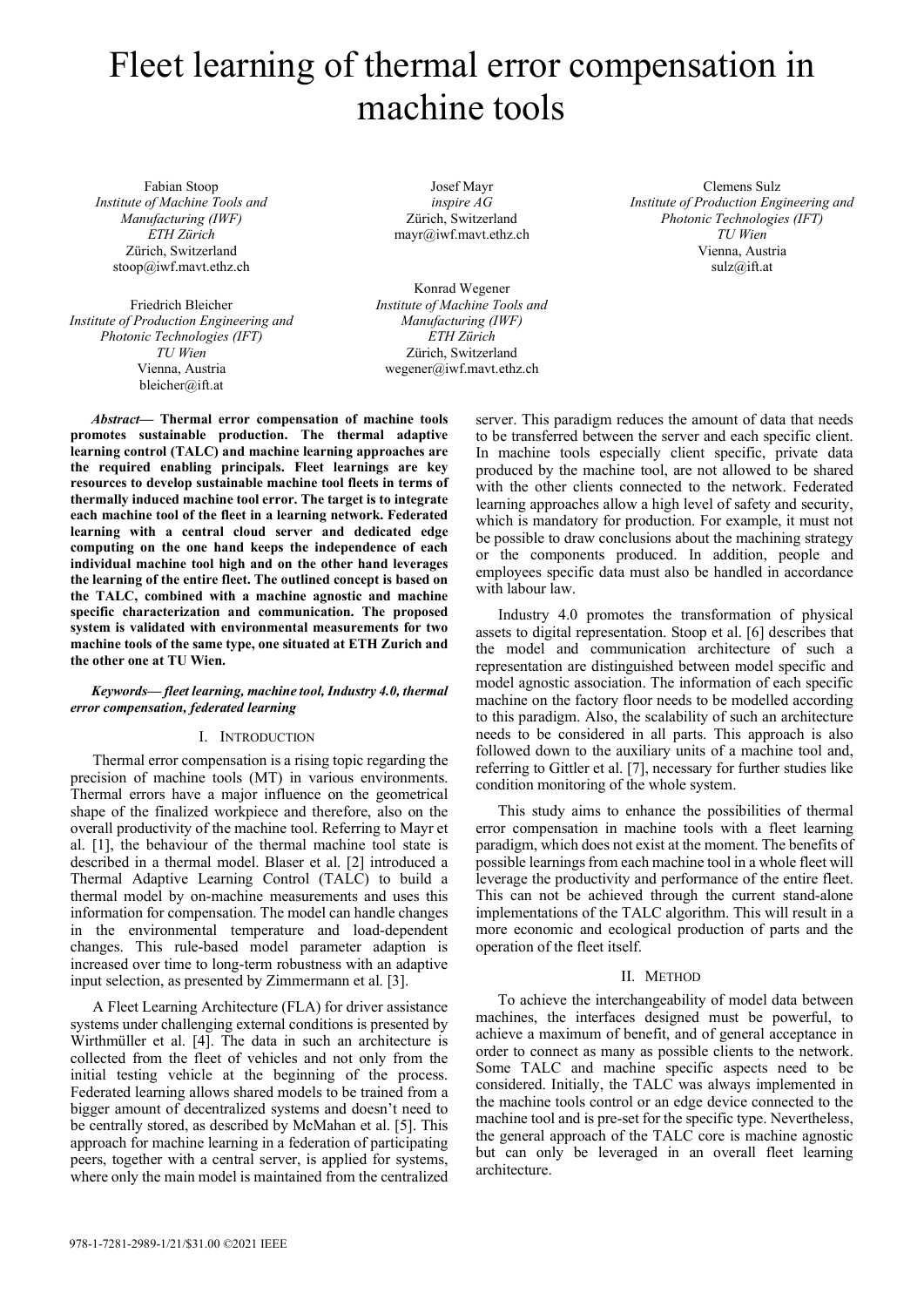# A. Thermal Adaptive Learning Control

The TALC procedure differentiates between an upstream calibration phase, followed by a compensation phase. In the first phase, the errors of the tool centre point (TCP) are determined by processing data from an on-machine measurement cycle. This cycle measures, according to Blaser [8], the deviation at the TCP with the built-in MT touch probe and a reference sphere, interrupting the manufacturing process. The determined relative errors are stored chronologically. Parallel to this, various temperatures sensors on the machine tool and its surrounding as well as machine tool performing data from the control are recorded. Precisely the environment temperature (ENV), the workspace temperature (WS), metal working fluid temperature and the inner cooling circuits temperatures are continuously recorded and stored. Further information like switch on/switch off of the metal working fluid, process interruptions, measurement raw data, etc. are stored additionally on the machine tools own edge device.

TALC uses an autoregressive model with exogenous inputs (ARX) for prediction and compensation of the TCPerrors. The ARX Model consists of past and present inputs and past system outputs for the calculation of the current prediction, as described by Blaser [8]. The frequency of temperature inputs, although, are much higher than real TCP deviation feedback. The algorithm choose past predictions, together with available temperature measurements and control data, to predict the current deviations.

Fig. 1 illustrates the conceptual integration of the cloud integration in the TALC process. Machine tool 1 starts at its own time with the initial cloud model provided to each machine in the network from the cloud. This model is used during the first calibration phase. Afterwards, the initial cloud model is updated with machine specific parts and used for the actual compensation, as first machine tool 1 model. If the compensation reaches a threshold, the model is updated another time, to provide the best possible compensation again. At every model update, a set of new parameters are sent to the cloud, in order to enable that other machines can benefit from this information.

For example, if machine tool 2 is later connected to the network, it starts with the new advanced initial cloud model, that already is enhanced using the inputs from MT 1. This procedure is continuously repeated after every model update of each machine, which is connected to the cloud. This procedure ensures the steady enhancements of the TALC model during the whole lifetime of the machine tool fleet.

#### B. Federated Learning

The approach of Federated Learning (FL) uses a single model, which is shared between the central cloud and the distributed edges. This method is currently not used at all for thermal error compensation in machine tools. According to Fernandes [9], the FL approach, in combination with Fleet Learning, reduces the required bandwidth of data in each direction and increases the general safety since the edge model is computed locally. Furthermore, only the model itself is shared with the cloud service and the data is stored and analysed locally, what is important to ensure the safety and secure of manufacturing data. If machine tools exchange data with a network privacy must be ensured. The data must not be usable for drawing conclusions to the manufactured parts or manufacturing strategies. Further on, it must be ensured, that the data could not be used for controlling machine tool users by giving information about e.g. breaks or set-up times.

Using TALC in the cloud this safety and secure level is reached by not exchanging raw data. The TCP error measurements are processed at the edge device describing the change of position and orientation errors of the machine tool as well as axis movement errors. Without knowledge about the previous data exchange, no information to the actual thermal error is possible. Noisy data, like the temperature measurements, are filtered and described by a discrete curve before exchanging. The data sent back to the machine tool, include the determined polynomial order of the thermal error model and the computed model parameters.

Fig. 2 shows a schematic of such a FL which is used for thermal error compensation of the described machine tool. The developed machine tool at the original equipment manufacturer (OEM) is used for the development of an initial TALC model based on the given states during development. The initial model is implemented during serial production of the MT. Each MT of this fleet will send only the model data to the central cloud server and gets the aggregated model data back. This global model, therefore, consists of each learning in every machine tool.

## III. IMPLEMENTATION / INTEGRATION

The presented method is implemented on a 5-axis machine tool. One located at ETH Zürich (ZRH) and the other one located at TU Wien (VIE). This type of MT consists of three tool sided linear axes, and a workpiece sided rotary and swivelling axes unit, as illustrated in Fig. 3. The thermal behaviour of this particular machine tool ZRH is investigated by Gebhardt [10]. Both machine tools are of the same type and about ten years old, having different history, with different signs of wear and different MT accessories.



Fig. 1. Conceptual integration of the cloud data in the TALC



Fig. 2. Schematic of the federated learning with thermal error compensation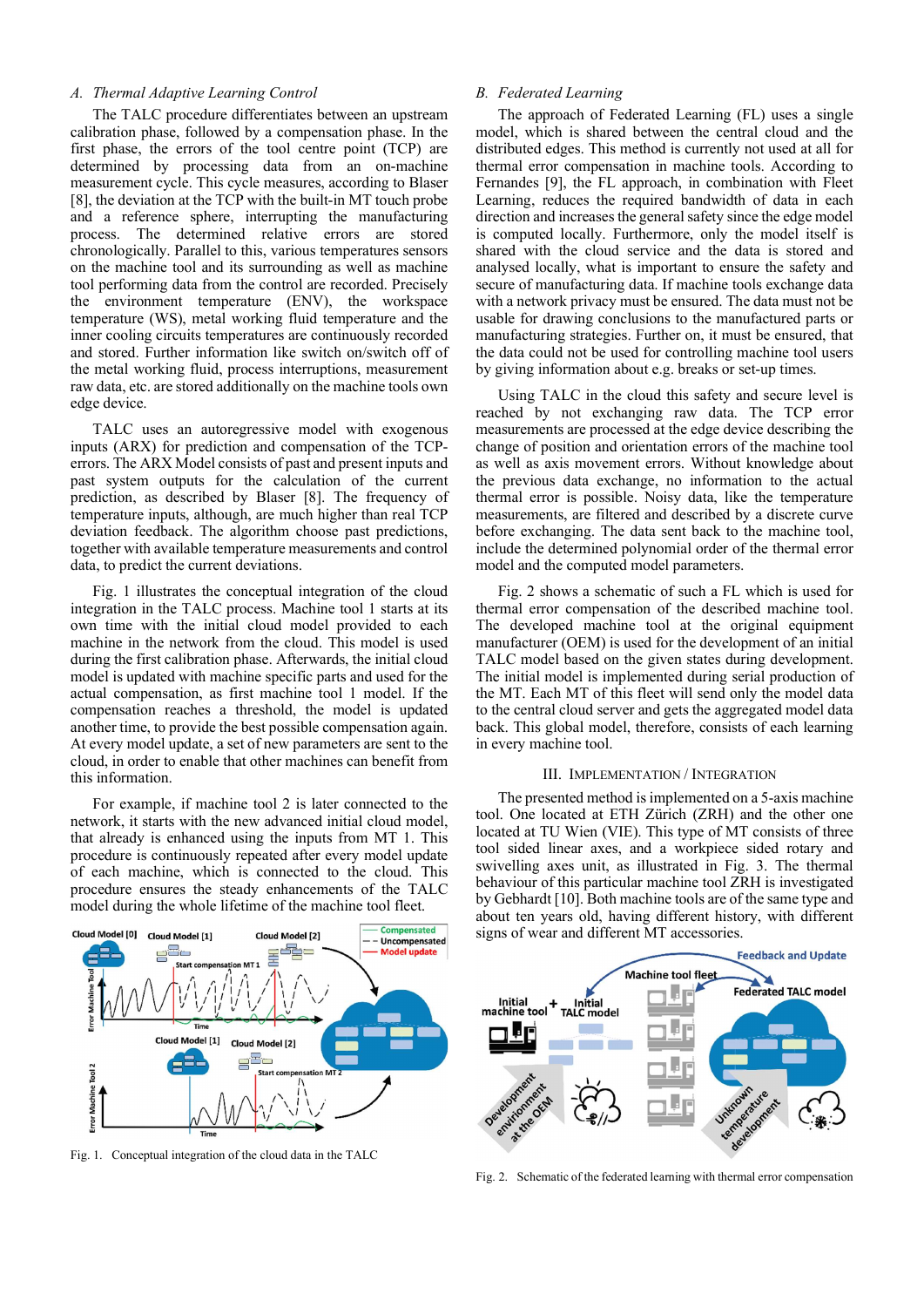

Fig. 3. Schematic of the 5-axis machine tool shown in Blaser et al. [2]

The workshop environment of both machine tools are also very different. In Zurich, for example, the machine is located in a non-air-conditioned workshop, right next to the hall door. While in Vienna, the manufacturing hall in which the machine tool is located is fully air-conditioned. Nevertheless, this aspect adequately represents the real-world conditions of an exemplary machine tool fleet.

The communication to the central TALC cloud is distinguished between machine agnostic and machine specific data. Fig. 4 illustrates the general communication setup. On the right side, the proof of concept machine tools from Zurich and Vienna are illustrated. The green parts represent the model parameter communication between the central TALC model and the representative on each machine. The gray parts are the machine specific temperature and error data, which have low information and can be stored optionally in the cloud for further analysis.

The connection from the machine tool control to the cloud is realized through a distributed numerical control (DNC) interface on the MT side. This DNC acquires information about the machine status, TCP-error and general process information through the FOCAS 2 protocol from Fanuc. This information is communicated with the edge node represented by a PC, which is running MATLAB and communicating to the ThingSpeak Internet-of-Things (IoT) cloud. Furthermore, the temperature data is also acquired by temperature sensors, which are arranged in a bus network on each MT.

The advantage of this edge node setup is in the reliability and security of the proposed approach. The machine tool is still up and running in case of connection loss to the central server. This is an important aspect for the robustness in real world application. Also, the security of sensible data about the workshop condition and NC program are not forced to leave the environment of the MT user, which is a potential and severe security issue.



Fig. 4. Cloud communication concept with machine tool specific and machine tool agnostic data according to Stoop et al. [6]

# IV. RESULTS

The results of the proposed fleet learning are acquired on the two proof of concept machine tools in Zurich and Vienna.

# A. Environment Test

The performed environment tests are evaluated for a 70 hour period on the MT in Vienna and for 96-hour in Zurich in autumn. The added TCP-errors based on the measurements and temperatures are presented in Fig. 5 for Vienna and Fig. 6 for Zurich. The resulting environment temperatures (ENV) directly shows the difference regarding the air-conditioning in Vienna and the typical daytime cycle in Zurich. The workspace temperature (WS) also indicates the amplitude and phase shifted dependence on the ambient temperature in this no-load test procedure.

The uncompensated relative error, which is based on the measurements and the predicted error, shows a short warm-up period of a few hours and afterwards a strong dependency between the error Y0C and the environment temperature. It is also stated that the error Z0T is always negative in the case of the machine tool in Vienna and mostly positive in the case of Zurich. This result is directly linked with the environment start temperature, which is, in the case of VIE, mostly higher than during the measurement and ZHRs mostly lower. The behaviour is described therefore, as inversely proportional.

## B. Compensation

The machine tool is compensated with the TALC in the cloud procedure during the described environment test. Fig. 7 shows this compensation based on the model built by the machine itself. The static drift is compensated very well, right from the beginning of the compensation period. Although, there are some peaks, for example, of the error Z0T after 10 hours and the error R0T around 40 hours, which are worse than the relative uncompensated values. The initial model and the following updates are compared to the model built according to the FL schematic.

Fig. 8 presents the thermal error compensated machine tool in Vienna after the first federated model built with the input from the machine tool in Zurich.



Fig. 5. Machine Tool VIE Environment Variation Error Test